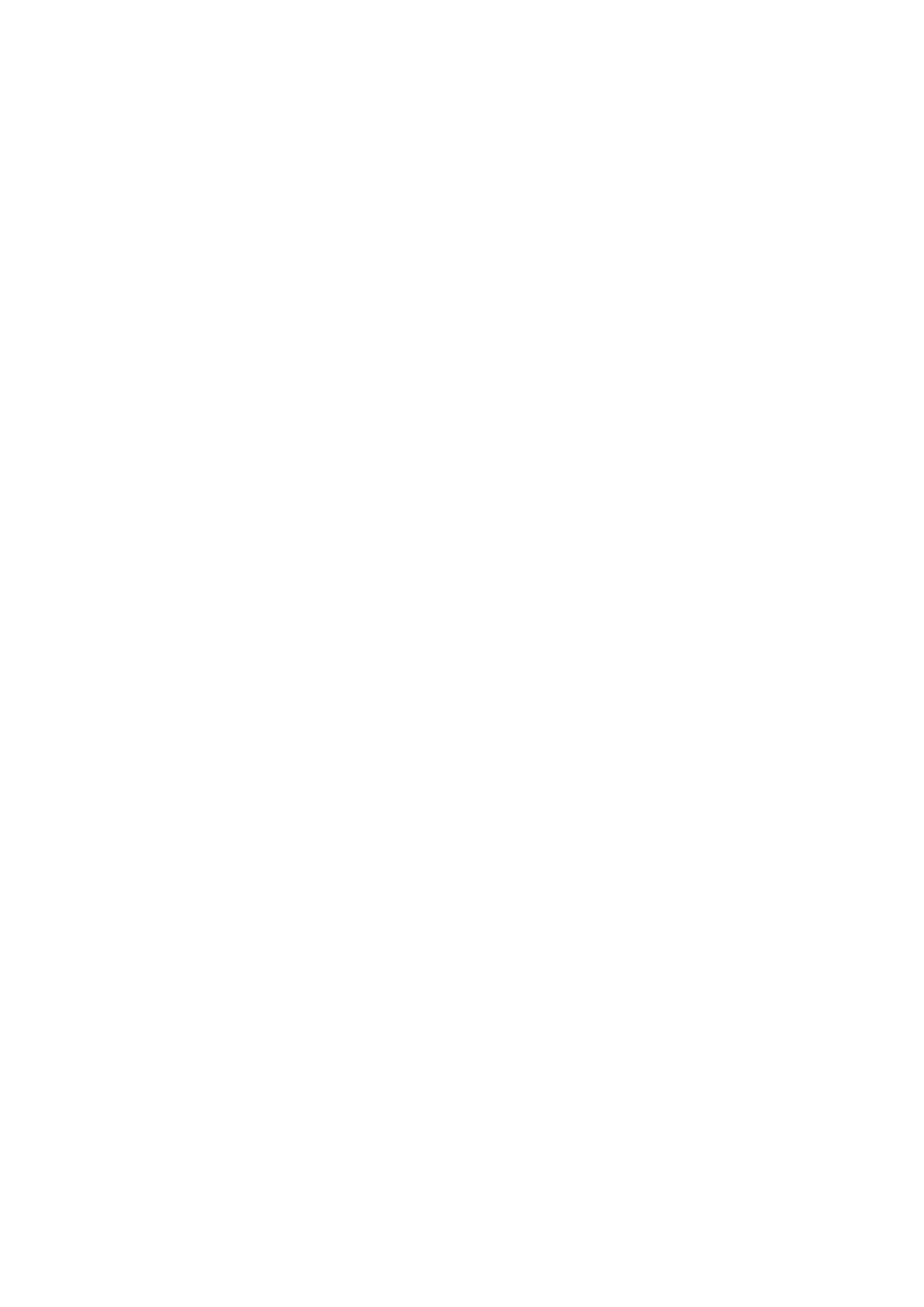## **AGENDA**

|                                    |                                                                                                     | Page Nos.   |  |  |
|------------------------------------|-----------------------------------------------------------------------------------------------------|-------------|--|--|
| 1.                                 | Apologies for Absence                                                                               |             |  |  |
| 2.                                 | Declaration of Interest by Members and Officers and as to the Party Whip                            |             |  |  |
| 3.                                 | Declaration of Intention to Record Meeting                                                          |             |  |  |
| 4.                                 | Minutes of Meeting Held on 24 March 2021                                                            | $5 - 13$    |  |  |
| 5.                                 | Chairman's Report<br>Verbal Report                                                                  |             |  |  |
| 6.                                 | Forward Plan (June 2021 to May 2022)                                                                | 14          |  |  |
| <b>Part 1 - Items for Decision</b> |                                                                                                     |             |  |  |
| 7.                                 | Residential Cycle and Car Parking Standard & Design Guide Supplementary<br><b>Planning Document</b> | $15 - 110$  |  |  |
| 8.                                 | <b>Funding Opportunities Update</b>                                                                 | $111 - 114$ |  |  |
| 9.                                 | Annual Review of Exempt Items                                                                       | $115 - 116$ |  |  |
| Part 2 - Items for Information     |                                                                                                     |             |  |  |
| 10.                                | Economic Development Revenue and Capital Financial Outturn Report to 31<br>March 2021               | $117 - 120$ |  |  |
| 11.                                | Newark Towns Fund Update                                                                            | $121 - 163$ |  |  |
| 12.                                | Local Development Framework Progress Update                                                         | $164 - 166$ |  |  |
| 13.                                | Newark High Street Heritage Action Zone Update                                                      | $167 - 182$ |  |  |
| 14.                                | Urgency Item - Newark Levelling Up Fund - Newark Southern Link Road<br>(SLR)                        | 183 - 185   |  |  |
| 15.                                | Urgency Item - Brownfield Land Release Fund - 32 Stodman Street                                     | 186 - 187   |  |  |
| 16.                                | Urgency Item - Embankment Repair Work Required at Vicar Water Country<br>Park, Clipstone            | 188 - 189   |  |  |

## **Confidential and Exempt Items**

17. Exclusion of the Press and Public

To consider resolving that, under section 100A (4) of the Local Government Act 1972, the public be excluded from the meeting for the following items of business on the grounds that they involve the likely disclosure of exempt information as defined in Part 1 of Schedule 12A of the Act.